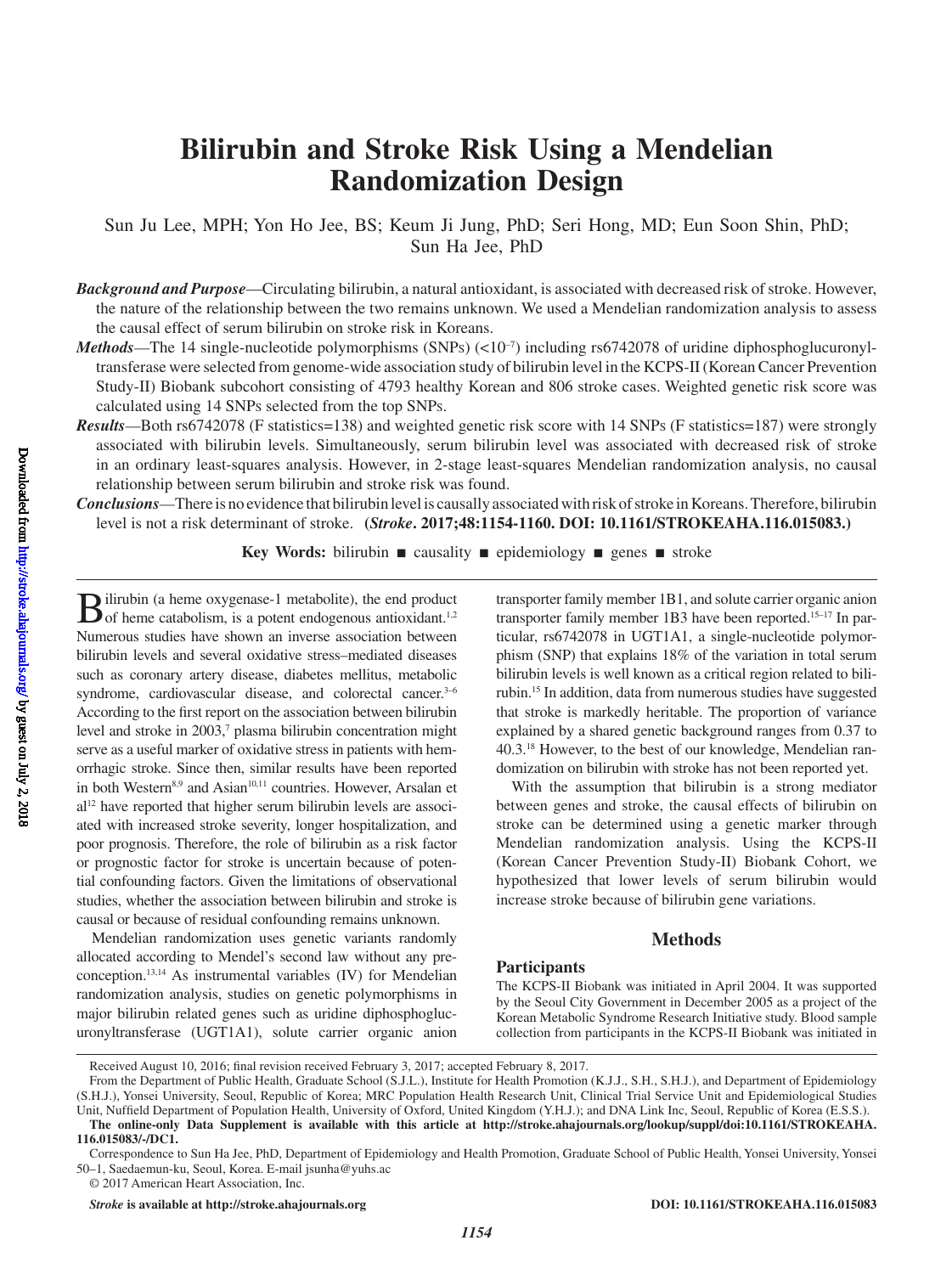2004 at 2 hospitals (Severance Hospital, Bundang Cha Hospital) on a small scale. It has been expanded to 11 hospitals since April 2006. These 11 health promotion centers located in Seoul and Gyeonggi province consist of a population of 18 879351 (≈40.9% of the total South Korea's population of 46136101) based on a 2000 report.<sup>19</sup> Study members were participants in routine health assessments at health promotion centers across Seoul and Kyong-gi province, South Korea. Specifically, the number of participants who had provided informed content in the 11 health promotion centers between 2004 and 2013 was 159844. Five thousand participants were randomly selected as a subcohort of KCPS-II Biobank participants. A total of 850 stroke cases were reported from main cohort. Final study participants were 5599 men and women in 2016 (Figure I in the online-only Data Supplement). The Severance Medical Ethics Committee of the Korean approved this study (no. 4-2011-0277). All participants gave written informed consent.

### **Data Collection**

Baseline information was obtained from health examinations performed from 2004 to 2013. Each participant completed systemized questionnaires including smoking habit (never smoker, ex-smoker, or current smoker), alcohol habit (nondrinker or drinker of any amount of alcohol), regular exercise (yes or no), and other characteristics such as medical history and any medications. Weight, height, and blood pressure were measured for participants in a standardized manner.

The body mass index was calculated as weight in kilograms divided by height in meters squared. Systolic and diastolic blood pressures were measured in a seated position with a mercury sphygmomanometer or automatic manometer. Fasting blood glucose, serum cholesterol, and serum bilirubin concentrations were measured through automated biochemical profiling (Hitachi-7600 analyzer; Hitachi Ltd). Bilirubin concentrations were collected in milligram per deciliter units.

#### **Measurement of Outcome**

Outcome variables were incidence of stroke and its subtypes (ischemic, hemorrhagic, and all stroke types) as recorded in hospital admission discharge records from 2005 to 2014 (median follow-up duration, 7.0 years). We ascertained these outcomes from health insurance claim data from the National Health Insurance Service.10 We checked fatal cases from the national death certification data.<sup>10</sup> Ischemic, hemorrhagic, and all stroke types were defined according to the *International Classification of Diseases*-Tenth Revision codes: ischemic stroke, I63–I639; hemorrhagic stroke, I60–I629; and all stroke types, I60–I699. For those individuals with more than 1 stroke event during the follow-up period, only the first event was considered in our statistical analyses. The accuracy rate of the *International Classification of Diseases* codes for cerebrovascular diseases in medical insurance claims for men in Korea was reported to be 83.0% in 2000.20

#### **DNA Extraction and SNP Analysis**

Biological samples for DNA extraction used in the present study were obtained from KCPS-II Biobank at baseline. UGT1A1 genotyping was conducted for 5000 men and women in 2016. These participants were randomly selected as a subcohort of KCPS-II Biobank participants. Genotype data were produced using the Korean Chip (K-CHIP) available through the K-CHIP consortium. K-CHIP was designed by Center for Genome Science, Korea National Institute of Health, Korea (4845-301, 3000–3031). The Korean chip contains 830000 SNPs with no imputation of SNPs.

### **Statistical Analysis**

The association between bilirubin and SNP through GWAS was tested by an additive model of linear regression analysis after adjusting for age and sex using PLINK 1.07. 21 We used Haploview (v4.1) to generate Manhattan plots of −log10 P, linkage disequilibrium structures, and haplotype block plots. Weighted genetic risk

score (WGRS) was calculated using 14 SNPs after excluding the use of  $r^2 > 0.9$  in SNPs obtained from the genome-wide association study (GWAS) to investigate causal effect of bilirubin on stroke (Figures II and III in the online-only Data Supplement). The estimate is analyzed by the linear regression between the association of the number of risk allele and bilirubin. And then, the WGRS was calculated by multiplying each estimated β-coefficient by the number of corresponding risk alleles (0, 1, or 2). Observational multivariable cox proportional hazard model was performed using for association between bilirubin and stroke, while adjusting for confounding variables.

Mendelian randomization analysis was performed in three steps. First, linear regression was used to assess the strength of the association of UGT1A1 variants (rs6742078) and WGRS with bilirubin levels and determine whether the association was fully mediated by bilirubin levels. The strength of the association was expressed as F statistics. We used linear regression under the assumption of an additive genetic model. Second, we examined the association of rs6742078 and WGRS with participants' characteristics. Third, the association between stroke and bilirubin through GWAS was tested by cox proportional hazard model. A 2-sided significance level of α=0.05 was used. All statistical analysis was performed using SAS 9.2 (SAS Institute Inc, Cary, NC) and STATA/IC 13.1 (Stata Corp LP, College Station, TX).

### **Results**

## **Total Serum Bilirubin Levels Among Study Participants**

The characteristics of the study participants are summarized in Table 1. Bilirubin levels were measured for 5599 participants (4793 subcohort and 806 incident stroke) from the KCPS-II Biobank. Mean±SD of bilirubin concentration was 0.91±0.35 mg/dL (0.98±0.35 mg/dL in men [n=3745] and 0.77±0.30 mg/ dL in women [n=1854]). During a 7-year follow-up, a total of 806 men and women were hospitalized because of stroke (Table 1).

| Table 1.            | <b>Baseline Characteristics of Study Subjects and Their</b>     |
|---------------------|-----------------------------------------------------------------|
|                     | <b>Associations With Incident Stroke Using Cox Proportional</b> |
| <b>Hazard Model</b> |                                                                 |

|                             | Subcohort<br>$(n=4793)$ | Incident Stroke*<br>$(n=806)$ | HR (95% CI)            |
|-----------------------------|-------------------------|-------------------------------|------------------------|
| Age, y                      | 42.4 (8.9)              | 52.2 (11.4)                   | 1.073 (1.065-1.081)    |
| Total bilirubin,<br>mg/dL   | 0.92(0.35)              | 0.84(0.35)                    | $0.685(0.530 - 0.887)$ |
| Systolic BP, mm Hq          | 118.2 (14.2)            | 125.0 (16.1)                  | 1.012 (1.007-1.017)    |
| Fasting glucose,<br>mg/dL   | 90.7(18.5)              | 98.0 (25.6)                   | 1.003 (0.999-1.006)    |
| Total cholesterol,<br>mg/dL | 190.3 (33.2)            | 197.0 (35.1)                  | 1.003 (1.001-1.006)    |
| HDL-cholesterol,<br>mg/dL   | 50.8(10.0)              | 49.9 (11.4)                   | $0.992(0.984 - 1.000)$ |
| Sex (female), %             | 33.2                    | 32.6                          | $1.028(0.831 - 1.299)$ |
| Smoking status, %           |                         |                               |                        |
| Ex-smoker                   | 19.8                    | 22.1                          | $0.942(0.736 - 1.206)$ |
| Current smoker              | 31.6                    | 30.2                          | 1.237 (1.016-1.596)    |

Data are expressed as mean (SD) unless otherwise indicated. BP indicates blood pressure; CI, confidence interval; HR, hazard ratio; and HDL, high-density lipoprotein.

\*Stroke incidence cases in subcohort included incident stroke group.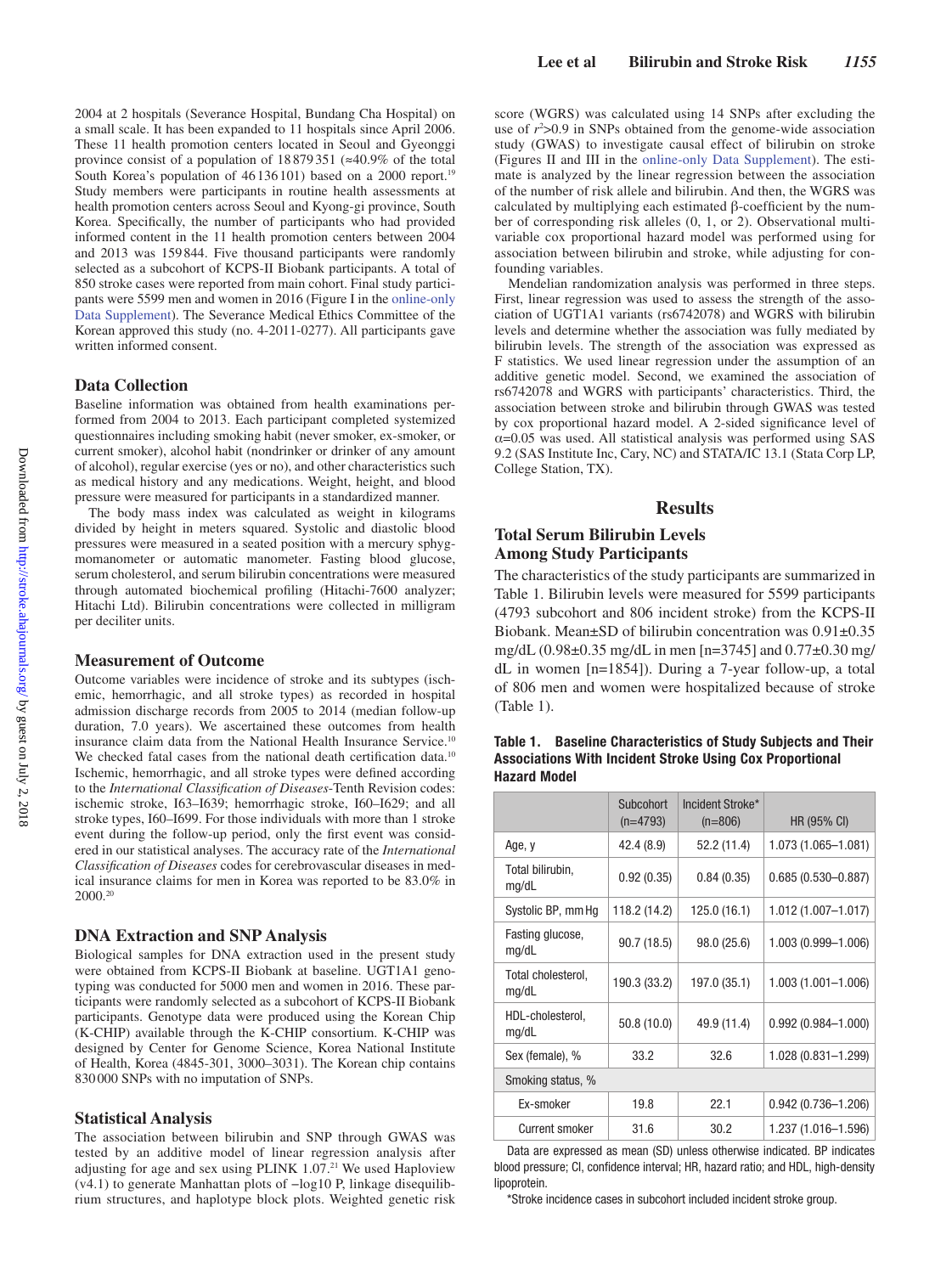# **Genome-Wide Association With Total Serum Bilirubin Levels**

A genome-wide association with total serum bilirubin levels was tested in 5599 individuals from the KCPS-II biobank to identify genetic factors affecting serum bilirubin levels. As shown in Figure IV in the online-only Data Supplement, significant associations were observed on chromosome 2 located in the promoter of UGT1A1 gene. Among the 3 most significant UGT1A1 SNPs, rs887829 showed the strongest association with bilirubin levels (*P*=1.29E−82). The second most significant variant in this gene was rs6742078 (*P*=2.33E−82). Both variants had the same effect on bilirubin levels (0.207 mg/dL per copy of the minor allele C and G, respectively; Table I in the online-only Data Supplement).

# **Association of rs6742078 and WGRS With Risk Factors of Stroke**

To account for potential confounding bias, we tested whether rs6742078 and WGRS were associated with common stroke risk factors (Table 2). Genotype frequencies of rs6742078 for genotypes GG, GT, and TT were 77.7%, 20.8%, and 1.5%, respectively. Mean bilirubin level was the highest

in rs6742078\*TT carriers (1.4±0.5 mg/dL; n=82). It was lower in rs6742078\*TG (1.1±0.4 mg/dL; n=1168) and rs6742078\*GG (0.9±0.3 mg/dL; n=4349) carriers (*P*<0.0001; Table 2; Figure 1). As shown in Table 2, no significant differences across genotype groups and WGRS were found in age, sex, body mass index, systolic blood pressure, fasting serum glucose, total cholesterol level, high-density lipoproteincholesterol level, hypertension, or diabetes mellitus. Notably, genotypes were significantly related to smoking status. A total of 70.7% of the rs6742078\*TT carriers were never smokers, whereas a total of 47.9% of the rs6742078\*GG carriers were never smokers. A total of 31.8% of the rs6742078\*GG carriers were current smokers, whereas 19.5% (*P*=0.0018) of the rs6742078\*TT carriers were current smokers. Overall, both rs6742078 and WGRS were associated with bilirubin level but these were not related confounding variables.

# **Causal Estimates for the Effect of Bilirubin on Stroke**

Using the highly associated SNP rs6742078, and WGRS of top 14 SNPs, we performed Mendelian randomization to investigate whether bilirubin levels had a causal effect on stroke

**Table 2. Associations Between UGT1A1 Polymorphism rs6742078 or WGRS Using 14 Single-Nucleotide Polymorphisms From Bilirubin Genome-Wide Association Study and Total Bilirubin Level in KCPS-II (Korean Cancer Prevention Study-II) Biobank Participants**

|                                    |               | <b>WGRS</b>   |                       |            |                  |          |
|------------------------------------|---------------|---------------|-----------------------|------------|------------------|----------|
|                                    | $GG (n=4349)$ | $TG (n=1168)$ | $TT (n=82)$           | $P$ Value* | $r$ or Mean (SD) | P Value* |
| Total bilirubin, mg/dL             | 0.9(0.3)      | 1.1(0.4)      | 1.4(0.5)              | < 0.0001   | 0.369            | < 0.0001 |
| Age, y                             | 43.7(9.9)     | 43.9(9.8)     | 45.0(10.9)            | 0.473      | 0.017            | 0.218    |
| Body mass index, kg/m <sup>2</sup> | 23.8(3.0)     | 23.9(3.1)     | 23.9(3.4)             | 0.816      | 0.024            | 0.071    |
| Systolic BP, mm Hq                 | 119.2 (14.7)  | 119.4 (14.6)  | 118.3(17.3)           | 0.738      | 0.007            | 0.611    |
| FSG, mg/dL                         | 91.8 (19.7)   | 91.7(20.0)    | 90.0(23.5)            | 0.689      | 0.019            | 0.166    |
| Total cholesterol, mg/dL           | 191.3 (33.5)  | 191.3 (34.1)  | 189.9 (31.3)<br>0.935 |            | $-0.020$         | 0.138    |
| HDL-cholesterol, mg/dL             | 50.7(10.3)    | 50.4(9.8)     | 52.4 (10.9)           | 0.198      | $-0.012$         | 0.365    |
| Sex men                            | 67.1          | 66.9          | 57.3                  | 0.177      | 0.52(0.30)       | 0.066    |
| Women                              | 32.9          | 33.1          | 42.7                  |            | 0.50(0.29)       |          |
| Smoking status, %                  |               |               |                       |            |                  |          |
| <b>Never</b>                       | 47.9          | 48.5          | 70.7                  | 0.002      | 0.51(0.30)       | 0.854    |
| Ex-smoker                          | 20.3          | 20.4          | 9.8                   |            | 0.51(0.29)       |          |
| Current                            | 31.8          | 31.1          | 19.5                  |            | 0.52(0.29)       |          |
| Hypertension, %+                   |               |               |                       |            |                  |          |
| <b>No</b>                          | 81.8          | 81.6          | 86.6                  | 0.523      | 0.51(0.29)       | 0.782    |
| Yes                                | 18.2          | 18.4          | 13.4                  |            | 0.52(0.30)       |          |
| Diabetes mellitus, %‡              |               |               |                       |            |                  |          |
| <b>No</b>                          | 94.3          | 94.3          | 96.3                  | 0.7247     | 14.3(4.6)        | 0.934    |
| Yes                                | 5.7           | 5.7           | 3.7                   |            | 14.4(4.8)        |          |

BP indicates blood pressure; FSG, fasting serum glucose; HDL, high-density lipoprotein; UGT1A1, uridine diphosphoglucuronyltransferase; and WGRS, weighted genetic risk score.

†Systolic blood pressure ≥140 mmHg or diastolic blood pressure ≥90 mmHg or treatment history.

‡FSG ≥126 mg/dL or treatment history.

 $*P$  value from ANOVA for continuous variables or from  $\chi^2$  test for categorical variables.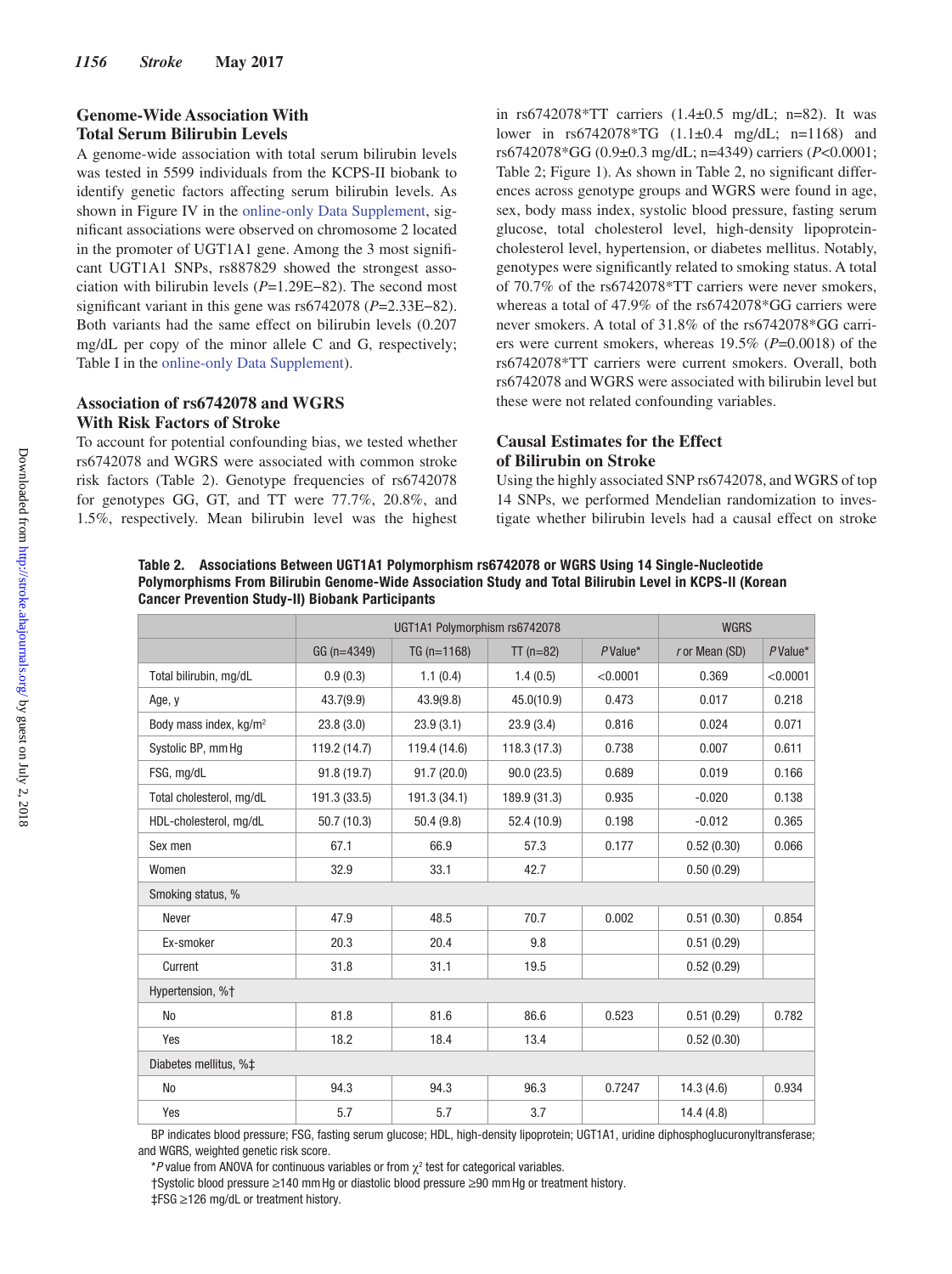

**Figure 1.** Associations between rs6742078 genotypes (GG, TG, and TT; **A**) or weighted genetic risk score (**B**) using 14 singlenucleotide polymorphisms related to bilirubin in chromosome 2 or 12 and total serum bilirubin levels.

(Table 3). After adjusting for age, sex, systolic blood pressure, fasting serum glucose, total cholesterol, high-density lipoprotein-cholesterol, and smoking status, the F statistic for the association of WGRS with bilirubin level was higher than of rs6742078 ( $F_{\text{NS}742078}$ =138;  $F_{\text{WGRS}}$ =187), indicating that WGRS was a valid instrument for bilirubin levels. The bilirubin levels significantly decreased the risk of stroke in observational multivariate hazard ratio ( $HR_{rs6742078}=0.67$ ; 95% confidence interval, 0.51–0.87;  $HR_{WGRS}$ =0.70; 95% confidence interval, 0.53–0.91) even after adjusting for confounding variables (Figure 2). However, such association was not significant in IV analysis  $(P_{rs6742078}=0.531; P_{wGRS}=0.240)$ .

### **Discussion**

Our study revealed no evidence of a causal role between serum bilirubin level and stroke risk although strong associations between serum bilirubin level and stroke risk have been reported in previous observational studies. We showed that serum bilirubin level was associated with stroke in an ordinary least-squares analysis. However, using rs6742078 and the WGRS with 14 SNPs selected from our GWAS of serum bilirubin as instrument variables in the 2-stage least-squares Mendelian randomization analysis, we observed no causal

relationship between serum bilirubin level and stroke risk. A previous Mendelian randomization study<sup>16</sup> showed an inverse association of bilirubin with cardiovascular disease risk factors such as body mass index or cholesterol. This study is in line with our study results, confirming that bilirubin-associated genes are not causal.

### **Bilirubin and Stroke Risk in Observational Studies**

We confirmed the previous findings that elevated bilirubin levels were associated with reduction in the risk of stroke. $9-12$ Also, there was statistically significant evidence that serum total bilirubin level was independently associated with cardioembolic stroke, so that the level can be used as a measure to diagnose that stroke subtype.<sup>22</sup> Moreover, another study proved that serum bilirubin levels were positivity associated with severity of acute ischemic stroke with higher adjusted odds ratio of severity in the top quartile of total bilirubin and direct bilirubin.23 The association between bilirubin levels and stroke risk gradually decreased after adjusting for age, sex, systolic blood pressure, fasting serum glucose, total cholesterol, high-density lipoprotein-cholesterol, and smoking status, suggesting that the previous observational studies showing the association between bilirubin levels and stroke risk $9,10$  might have been confounded by these variables. Moreover, the association may disappear after adjusting for unknown possible confounding variables, resulting in no evidence of association between bilirubin levels and stroke. Therefore, the effect of bilirubin levels on stroke remains inconclusive in conventional observational studies.

### **Genetic Polymorphisms and Bilirubin Levels**

UDP-glucuronosyltransferases (UGTs) are a family of membrane-bound enzymes involved in the conjugation of endogenous such as bilirubin with UDP-glucuronic acid.<sup>24</sup> In this study, we confirmed the large contribution of UGT1A1 to human serum bilirubin levels. Three genetic variants (rs887829, rs6742078, and rs10929302) at the UGT1A1 locus were found to be associated with bilirubin levels. The strongest association was found between variant rs887829 (*P*=1.29E−82) and bilirubin level, which was strongly linked to the other 2 variants.

These results are consistent with previous GWAS. SNP rs887829 at UGT1A1 has the lowest  $P$  value in Europeans<sup>25</sup> and blacks.26 SNP rs6742078 is the most significant SNP located in UGT1A1 in Europeans<sup>27</sup> and the third most significant variants in Korean populations.<sup>28</sup>

Consistent with the previous GWAS performed in Korean populations,28 we found that 2 top SNPs (rs887829 and rs6742078) were strongly linked to each other. Interestingly, Johnson et al<sup>27</sup> have reported that rs6742078 is in strong linkage disequilibrium  $(r^2=0.88)$  with functional promoter polymorphism UGT1A1\*28, indicating that UGT1A1\*28 might be polymorphism associated with serum bilirubin levels in the UGT1A1 locus. Thus, the major association of the UGT1A1 promoter region might be derived from the functional promoter polymorphism of UGT1A1\*28 in which the longer TATAA element can result in a 5-fold reduction in promoter activity. Bosma has found that mutations in this gene are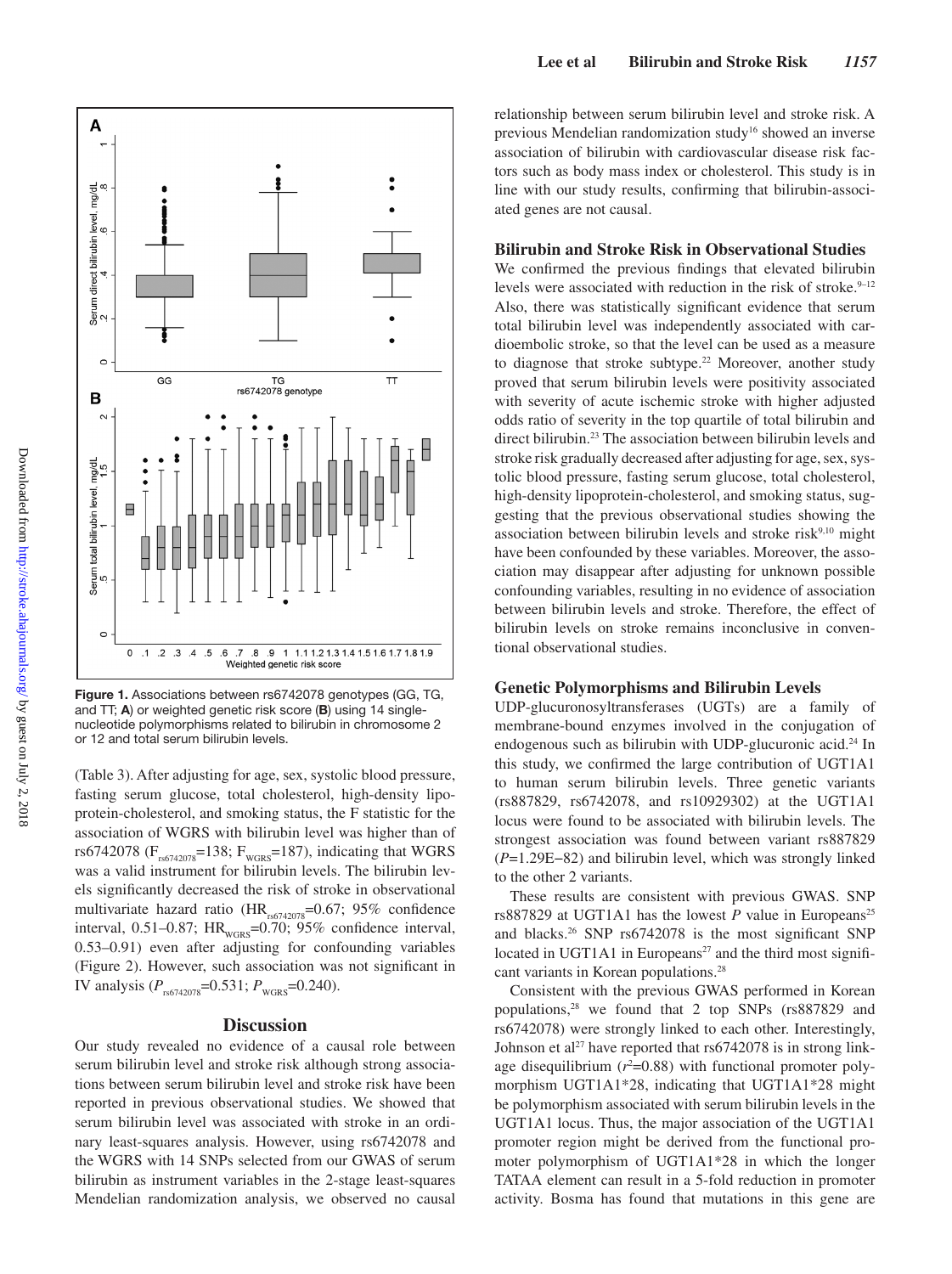|                    | Change in Bilirubin Per Risk Allele |           |     | Observational Multivariable Cox<br>Proportional Hazard Model* |                     | <b>Mendelian Randomization</b><br>Analysis |                     |        |
|--------------------|-------------------------------------|-----------|-----|---------------------------------------------------------------|---------------------|--------------------------------------------|---------------------|--------|
|                    | $\beta$                             | <b>SE</b> | F   | PValue                                                        | <b>HR</b><br>PValue |                                            | <b>HR</b>           | PValue |
| UGT1A1 (rs6742078) |                                     |           |     |                                                               |                     |                                            |                     |        |
| Model 1            | 0.21                                | 0.010     | 475 | < 0.0001                                                      | $0.52(0.40 - 0.67)$ | < 0.0001                                   | $1.19(0.44 - 3.25)$ | 0.731  |
| Model 2            | 0.22                                | 0.009     | 381 | < 0.0001                                                      | $0.61(0.47 - 0.79)$ | 0.0002                                     | $0.75(0.28 - 2.01)$ | 0.562  |
| Model 3            | 0.22                                | 0.009     | 171 | < 0.0001                                                      | $0.65(0.50 - 0.84)$ | 0.001                                      | $0.71(0.26 - 1.94)$ | 0.501  |
| Model 4            | 0.22                                | 0.009     | 138 | < 0.0001                                                      | $0.67(0.51 - 0.87)$ | 0.003                                      | $0.72(0.26 - 2.01)$ | 0.531  |
| WGRS using 14 SNPs |                                     |           |     |                                                               |                     |                                            |                     |        |
| Model 1            | 0.44                                | 0.015     | 866 | < 0.0001                                                      | $0.54(0.42 - 0.70)$ | < 0.0001                                   | $0.63(0.30 - 1.33)$ | 0.229  |
| Model 2            | 0.43                                | 0.014     | 522 | < 0.0001                                                      | $0.63(0.49 - 0.83)$ | 0.001                                      | $0.63(0.30 - 1.35)$ | 0.234  |
| Model 3            | 0.43                                | 0.014     | 233 | < 0.0001                                                      | $0.67(0.52 - 0.88)$ | 0.004                                      | $0.63(0.30 - 1.36)$ | 0.240  |
| Model 4            | 0.43                                | 0.014     | 187 | < 0.0001                                                      | $0.70(0.53 - 0.91)$ | 0.007                                      | $0.63(0.30 - 1.36)$ | 0.240  |

**Table 3. Association of Serum Total Bilirubin With Stroke Risk Using a Mendelian Randomization Analysis**

Model 1: crude model. Model 2: adjusted for age and sex. Model 3: model 2 plus additional adjustment for systolic blood pressure, fasting serum glucose, total cholesterol, and high-density lipoprotein-cholesterol. Model 4: model 3 plus additional adjustment for smoking status. HR indicates hazard ratio; SNP, single-nucleotide polymorphism; UGT1A1, uridine diphosphoglucuronyltransferase; and WGRS, weighted genetic risk score.

\*Cox proportional hazard model that examined bilirubin and stroke.

responsible for Crigler–Najjar syndrome and mild unconjugated hyperbilirubinemia of Gilbert syndrome.<sup>29</sup>

### **Genetic Polymorphisms and Stroke Risk**

Ekblom et al<sup>30</sup> have found that there is no evidence for a protective effect of the UGT1A1\*28 polymorphism or bilirubin against stroke. These findings suggest that other factors influencing the risk of stroke might also affect bilirubin levels.<sup>30</sup> However, the latter finding is inconsistent with the results of the current study or previous studies.<sup>15-17</sup> The risk of stroke may not be associated with UGT1A1\*28. Similarly, bilirubin levels may not be influenced by UGT1A1\*28. The main purpose of Mendelian randomization is to determine whether bilirubin level elevated by UGT1A1\*28 can causally affect stroke. Our findings suggest no evidence that genetically elevated bilirubin level is causally associated with stroke. To date, it is uncertain whether decreased total bilirubin levels pose an independent risk above and beyond the known risk factors.

One of main strengths of the current study lies in its case– cohort study design from a large prospective cohort study. Second, we incorporated multiple bilirubin-associated SNPs identified from GWAS to generate WGRS with greater power than any single variant in isolation. Finally, we performed multivariable Mendelian randomization analysis that allowed statistical adjustment for confounders.

However, our analyses must be interpreted in the context of the limitations of available data. First, we did not perform a replication analysis in an adequately powered second group. Therefore, more cohorts are needed to verify these results in other populations and other ethnicities in the future. Second, because of restricted data, we could not confirm the exact



**Figure 2.** Mendelian randomization of bilirubin level and stroke risk from the Korean Cancer Prevention Study-II Biobank. Dotted line reflects that there was no association between confounding variables and UGT1A1. BP indicates blood pressure; CI, confidence interval; HDL, high-density lipoprotein; and IV, instrumental variable.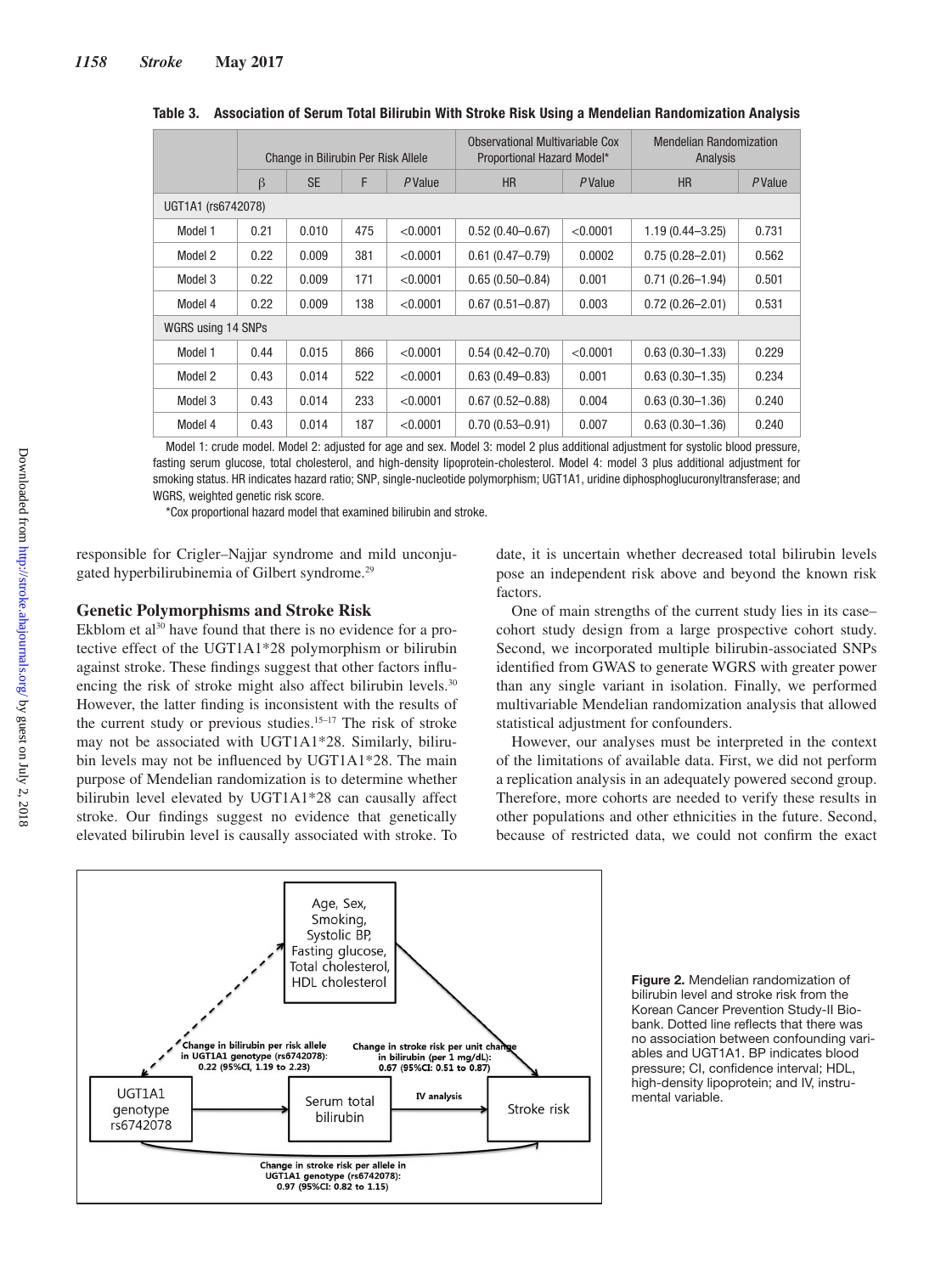recurrent stroke in our analysis. Therefore, we did not further analyze the related bilirubin and recurrence of stroke. However, we conducted additional analysis between bilirubin and stroke subtype using Mendelian randomization. As a result, regardless of stroke subtypes, no causal association was found between bilirubin and stroke. Third, limitation of our study is the potential existence of pleiotropy.<sup>31</sup> Genetic variant used as IV in Mendelian randomization analysis is associated with multiple risk factors. The basic assumption in the analysis of Mendelian randomization is that IV should be associated with a single exposure variable. However, other unknown factors were associated with the IV.

All Mendelian randomization studies are confounded by linkage disequilibrium. Therefore, confounding by population stratification cannot be completely ruled out. We used the multidimensional-scaling method for population stratification analysis.32 Because the cluster of our data using multidimensional-scaling was not separated, the matter of population stratification in our data does not need to be concerned. The majority of the Korean population is ethnically homogenous, minimizing a negative effect.33 Despite these limitations, Mendelian randomization approach is a useful tool to assess the nature of observed associations between putative risk factors and disease. This approach overcomes some potential limitations of observational studies such as the presence of confounding variables.<sup>34</sup>

In summary, the present study demonstrated a significant association between SNPs at UGT1 locus and bilirubin levels. However, genetic evidence based on Mendelian randomization approaches suggests no causal effect of bilirubin levels on the development of stroke. Further studies are warranted to determine the association between bilirubin level and stroke risk.

### **Sources of Funding**

This study was funded by a grant of the Korean Health Technology Research and Development Project funded by the Ministry of Health & Welfare, Republic of Korea (HI13C0715 and HI14C2686).

**Disclosures**

### None.

### **References**

- 1. Stocker R, Yamamoto Y, McDonagh AF, Glazer AN, Ames BN. Bilirubin is an antioxidant of possible physiological importance. *Science*. 1987;235:1043–1046.
- 2. Wu TW, Fung KP, Wu J, Yang CC, Weisel RD. Antioxidation of human low density lipoprotein by unconjugated and conjugated bilirubins. *Biochem Pharmacol*. 1996;51:859–862.
- 3. Schwertner HA, Jackson WG, Tolan G. Association of low serum concentration of bilirubin with increased risk of coronary artery disease. *Clin Chem*. 1994;40:18–23.
- 4. Djoussé L, Levy D, Cupples LA, Evans JC, D'Agostino RB, Ellison RC. Total serum bilirubin and risk of cardiovascular disease in the Framingham offspring study. *Am J Cardiol*. 2001;87:1196–200; A4, 7.
- 5. Novotn´y L, Vitek L. Inverse relationship between serum bilirubin and atherosclerosis in men: a meta-analysis of published studies. *Exp Biol Med*. 2003;228:568–571.
- 6. Vítek L. The role of bilirubin in diabetes, metabolic syndrome, and cardiovascular diseases. *Front Pharmacol*. 2012;3:55. doi: 10.3389/ fphar.2012.00055.
- 7. Dohi K, Mochizuki Y, Satoh K, Jimbo H, Hayashi M, Toyoda I, et al. Transient elevation of serum bilirubin (a heme oxygenase-1 metabolite)

level in hemorrhagic stroke: bilirubin is a marker of oxidant stress. *Acta Neurochir Suppl*. 2003;86:247–249.

- 8. Pineda S, Bang OY, Saver JL, Starkman S, Yun SW, Liebeskind DS, et al. Association of serum bilirubin with ischemic stroke outcomes. *J Stroke Cerebrovasc Dis*. 2008;17:147–152. doi: 10.1016/j. jstrokecerebrovasdis.2008.01.009.
- 9. Perlstein TS, Pande RL, Creager MA, Weuve J, Beckman JA. Serum total bilirubin level, prevalent stroke, and stroke outcomes: NHANES 1999–2004. *Am J Med*. 2008;121:781–788.
- 10. Kimm H, Yun JE, Jo J, Jee SH. Low serum bilirubin level as an independent predictor of stroke incidence: a prospective study in Korean men and women. *Stroke*. 2009;40:3422–3427.
- 11. Oda E, Kawai R. A possible cross-sectional association of serum total bilirubin with coronary heart disease and stroke in a Japanese health screening population. *Heart Vessels*. 2012;27:29–36. doi: 10.1007/ s00380-011-0123-7.
- 12. Arsalan, Ismail M, Khattak MB, Khan F, Anwar MJ, Murtaza Z, et al. Prognostic significance of serum bilirubin in stroke. *J Ayub Med Coll Abbottabad*. 2011;23:104–107.
- 13. Smith GD, Ebrahim S. 'Mendelian randomization': can genetic epidemiology contribute to understanding environmental determinants of disease? *Int J Epidemiol*. 2003;32:1–22.
- 14. Smith GD, Ebrahim S. Mendelian randomization: prospects, potentials, and limitations. *Int J Epidemiol*. 2004;33:30–42. doi: 10.1093/ije/dyh132.
- 15. Abbasi A, Deetman PE, Corpeleijn E, Gansevoort RT, Gans RO, Hillege HL, et al. Bilirubin as a potential causal factor in type 2 diabetes risk: a Mendelian randomization study. *Diabetes*. 2015;64:1459–1469. doi: 10.2337/db14-0228.
- 16. McArdle PF, Whitcomb BW, Tanner K, Mitchell BD, Shuldiner AR, Parsa A. Association between bilirubin and cardiovascular disease risk factors: using Mendelian randomization to assess causal inference. *BMC Cardiovasc Disord*. 2012;12:16. doi: 10.1186/1471-2261-12-16.
- 17. Stender S, Frikke-Schmidt R, Nordestgaard BG, Grande P, Tybjaerg-Hansen A. Genetically elevated bilirubin and risk of ischaemic heart disease: three Mendelian randomization studies and a meta-analysis. *J Intern Med*. 2013;273:59–68. doi: 10.1111/j.1365-2796.2012.02576.x.
- 18. Bevan S, Traylor M, Adib-Samii P, Malik R, Paul NL, Jackson C, et al. Genetic heritability of ischemic stroke and the contribution of previously reported candidate gene and genomewide associations. *Stroke*. 2012;43:3161–3167. doi: 10.1161/STROKEAHA.112.665760.
- 19. Korea Population Census. Korean Statistical Information Service. Statistics Korea. http://kosis.kr. Accessed June 7, 2016.
- 20. Park JK, Kim KS, Kim CB, Lee TY, Lee KS, Lee DH, et al. The accuracy of ICD codes for cerebrovascular diseases in medical insurance claims. *Korean J Prev Med*. 2000;33:76–82.
- 21. Purcell S, Neale B, Todd-Brown K, Thomas L, Ferreira MA, Bender D, et al. PLINK: a tool set for whole-genome association and population-based linkage analyses. *Am J Hum Genet*. 2007;81:559–575. doi: 10.1086/519795.
- 22. Lin SP, Lin PY, Jiang HL, Ling YM, Chen XH. Is serum total bilirubin useful to differentiate cardioembolic stroke from other stroke subtypes? *Neurol Res*. 2015;37:727–731.
- 23. Luo Y, Li J, Zhang J, Xu Y. Elevated bilirubin after acute ischemic stroke linked to the stroke severity. *Int J Dev Neurosci*. 2013;31:634–638.
- 24. Siest G, Antoine B, Fournel S, Magdalou J, Thomassin J. The glucuronosyltransferases: what progress can pharmacologists expect from molecular biology and cellular enzymology? *Biochem Pharmacol*. 1987;36:983–989.
- 25. Sanna S, Busonero F, Maschio A, McArdle PF, Usala G, Dei M, et al. Common variants in the SLCO1B3 locus are associated with bilirubin levels and unconjugated hyperbilirubinemia. *Hum Mol Genet*. 2009;18:2711–2718. doi: 10.1093/hmg/ddp203.
- 26. Chen G, Ramos E, Adeyemo A, Shriner D, Zhou J, Doumatey AP, et al. UGT1A1 is a major locus influencing bilirubin levels in African Americans. *Eur J Hum Genet*. 2012;20:463–468. doi: 10.1038/ ejhg.2011.206.
- 27. Johnson AD, Kavousi M, Smith AV, Chen MH, Dehghan A, Aspelund T, et al. Genome-wide association meta-analysis for total serum bilirubin levels. *Hum Mol Genet*. 2009;18:2700–2710. doi: 10.1093/hmg/ddp202.
- 28. Kang TW, Kim HJ, Ju H, Kim JH, Jeon YJ, Lee HC, et al. Genome-wide association of serum bilirubin levels in Korean population. *Hum Mol Genet*. 2010;19:3672–3678. doi: 10.1093/hmg/ddq281.
- 29. Bosma PJ, van der Meer IM, Bakker CT, Hofman A, Paul-Abrahamse M, Witteman JC. UGT1A1\*28 allele and coronary heart disease: the Rotterdam Study. *Clin Chem*. 2003;49:1180–1181.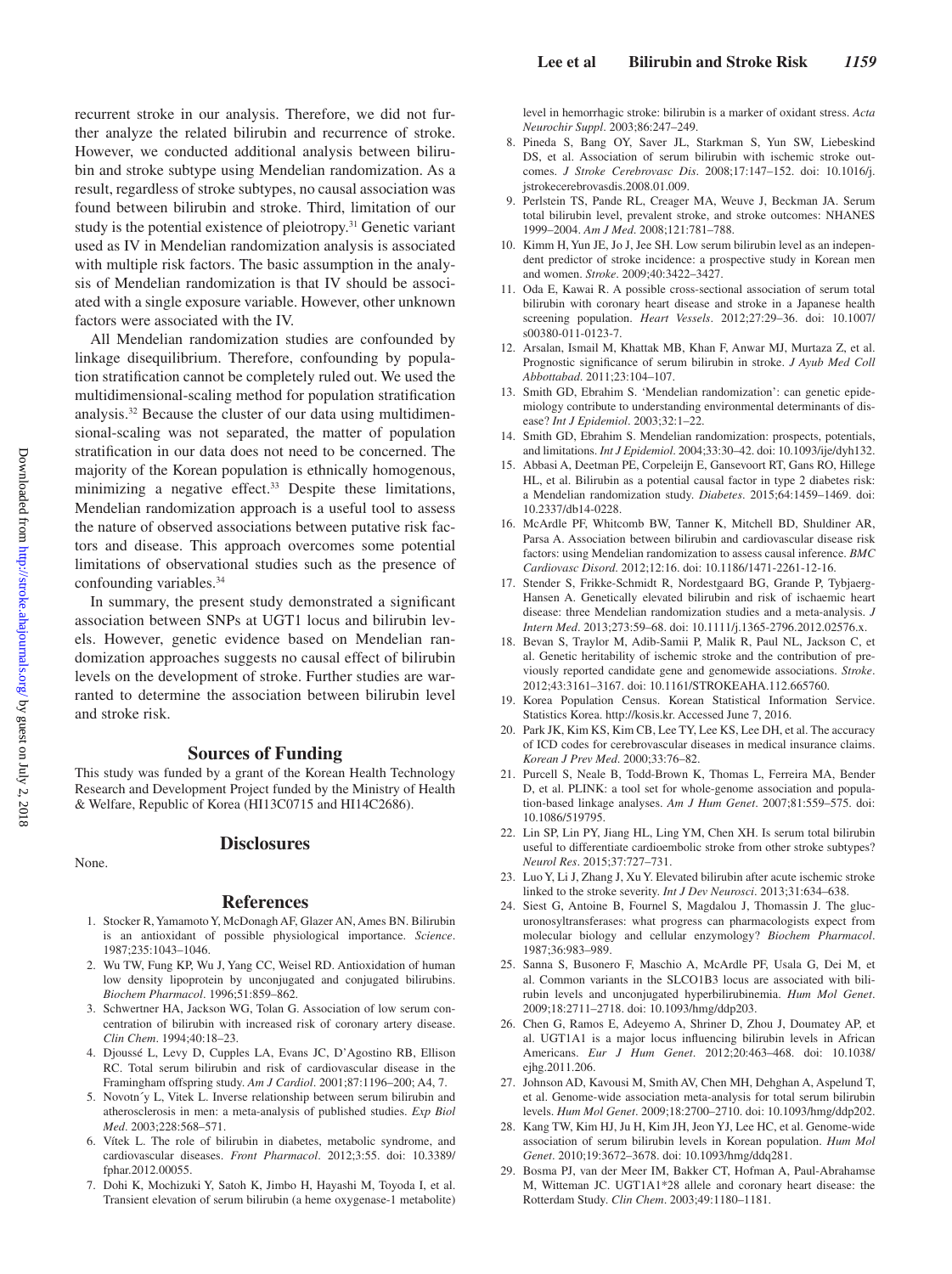- 30. Ekblom K, Marklund SL, Johansson L, Osterman P, Hallmans G, Weinehall L, et al. Bilirubin and UGT1A1\*28 are not associated with lower risk for ischemic stroke in a prospective nested case-referent setting. *Cerebrovasc Dis*. 2010;30:590–596. doi: 10.1159/000319778.
- 31. Ebrahim S, Davey Smith G. Mendelian randomization: can genetic epidemiology help redress the failures of observational epidemiology? *Hum Genet*. 2008;123:15–33. doi: 10.1007/s00439-007-0448-6.
- 32. Wang D, Sun Y, Stang P, Berlin JA, Wilcox MA, Li Q. Comparison of methods for correcting population stratification in a genome-wide

association study of rheumatoid arthritis: principal-component analysis versus multidimensional scaling. *BMC Proc*. 2009;3(suppl 7):S109.

- 33. Kim J, Oh B, Lim JE, Kim MK. No interaction with alcohol consumption, but independent effect of C12orf51 (HECTD4) on type 2 diabetes mellitus in korean adults aged 40-69 years: The KoGES\_Ansan and Ansung Study. *PLoS One*. 2016;11:e0149321. doi: 10.1371/journal.pone.0149321.
- 34. Davey Smith G. Use of genetic markers and gene-diet interactions for interrogating population-level causal influences of diet on health. *Genes Nutr*. 2011;6:27–43. doi: 10.1007/s12263-010-0181-y.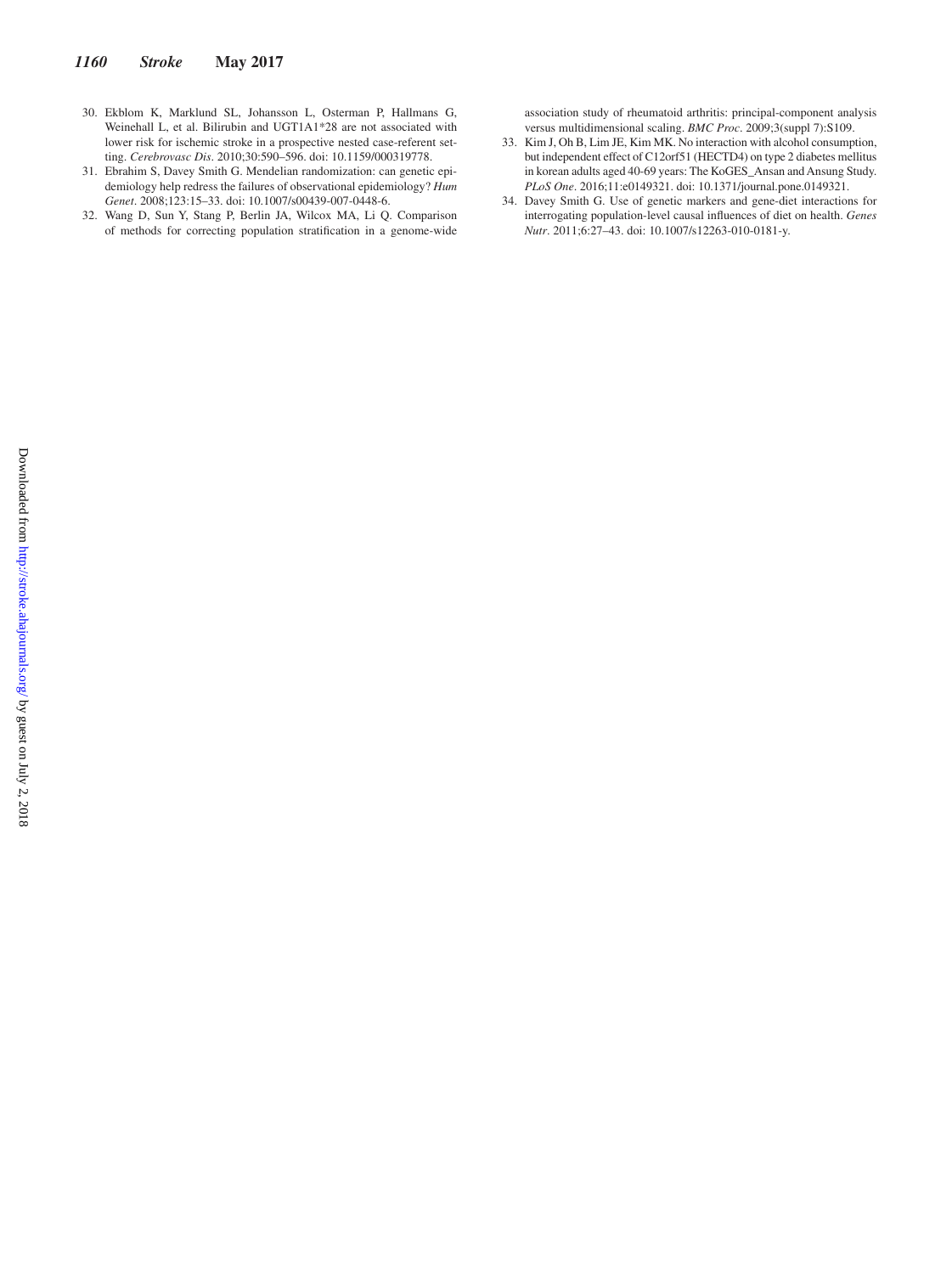



# Sun Ju Lee, Yon Ho Jee, Keum Ji Jung, Seri Hong, Eun Soon Shin and Sun Ha Jee **Bilirubin and Stroke Risk Using a Mendelian Randomization Design**

Print ISSN: 0039-2499. Online ISSN: 1524-4628 Copyright © 2017 American Heart Association, Inc. All rights reserved. *Stroke* is published by the American Heart Association, 7272 Greenville Avenue, Dallas, TX 75231 doi: 10.1161/STROKEAHA.116.015083 *Stroke.* 2017;48:1154-1160; originally published online April 7, 2017;

<http://stroke.ahajournals.org/content/48/5/1154> World Wide Web at: The online version of this article, along with updated information and services, is located on the

> <http://stroke.ahajournals.org/content/suppl/2017/04/07/STROKEAHA.116.015083.DC1> Data Supplement (unedited) at:

process is available in the [Permissions and Rights Question and Answer d](http://www.ahajournals.org/site/rights/)ocument. Request Permissions in the middle column of the Web page under Services. Further information about this Once the online version of the published article for which permission is being requested is located, click in *Stroke* can be obtained via RightsLink, a service of the Copyright Clearance Center, not the Editorial Office. **Permissions:** Requests for permissions to reproduce figures, tables, or portions of articles originally published

<http://www.lww.com/reprints> **Reprints:** Information about reprints can be found online at:

<http://stroke.ahajournals.org//subscriptions/> **Subscriptions:** Information about subscribing to *Stroke* is online at: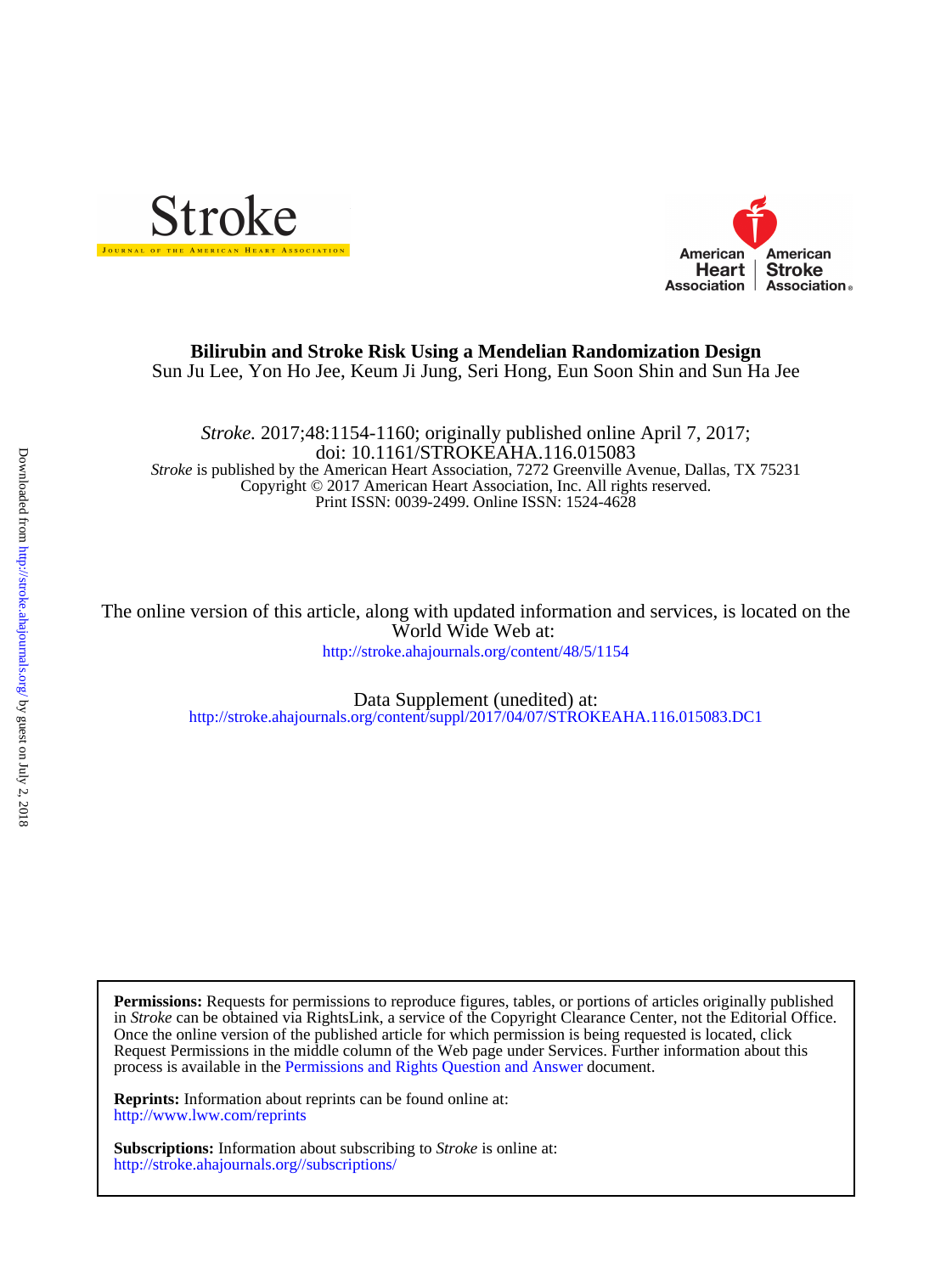| $\mathbf{1}$                 | SUPPLEMENTAL MATERIAL                                                   |  |  |  |  |  |  |
|------------------------------|-------------------------------------------------------------------------|--|--|--|--|--|--|
| $\sqrt{2}$<br>$\overline{3}$ |                                                                         |  |  |  |  |  |  |
| $\overline{4}$               | Title: Bilirubin and Stroke Risk Using a Mendelian Randomization Design |  |  |  |  |  |  |
| 5                            |                                                                         |  |  |  |  |  |  |
| $\,$ 6 $\,$                  | Contents: Supplementary Table I and Supplementary Figure I - IV         |  |  |  |  |  |  |
|                              |                                                                         |  |  |  |  |  |  |
| $\overline{7}$               |                                                                         |  |  |  |  |  |  |
| $\,8\,$                      |                                                                         |  |  |  |  |  |  |
| $\mathsf 9$                  |                                                                         |  |  |  |  |  |  |
| $10\,$                       |                                                                         |  |  |  |  |  |  |
| $11\,$                       |                                                                         |  |  |  |  |  |  |
| 12                           |                                                                         |  |  |  |  |  |  |
| 13                           |                                                                         |  |  |  |  |  |  |
| $14\,$                       |                                                                         |  |  |  |  |  |  |
| $15\,$                       |                                                                         |  |  |  |  |  |  |
| $16\,$                       |                                                                         |  |  |  |  |  |  |
| $17\,$                       |                                                                         |  |  |  |  |  |  |
| $18\,$                       |                                                                         |  |  |  |  |  |  |
| 19                           |                                                                         |  |  |  |  |  |  |
| $20\,$                       |                                                                         |  |  |  |  |  |  |
| 21                           |                                                                         |  |  |  |  |  |  |
| 22                           |                                                                         |  |  |  |  |  |  |
| 23                           |                                                                         |  |  |  |  |  |  |
| 24                           |                                                                         |  |  |  |  |  |  |
| 25                           |                                                                         |  |  |  |  |  |  |
| 26                           |                                                                         |  |  |  |  |  |  |
| 27                           |                                                                         |  |  |  |  |  |  |
| 28                           |                                                                         |  |  |  |  |  |  |
| 29                           |                                                                         |  |  |  |  |  |  |
| 30                           |                                                                         |  |  |  |  |  |  |
| 31                           |                                                                         |  |  |  |  |  |  |
| 32                           |                                                                         |  |  |  |  |  |  |
| 33                           |                                                                         |  |  |  |  |  |  |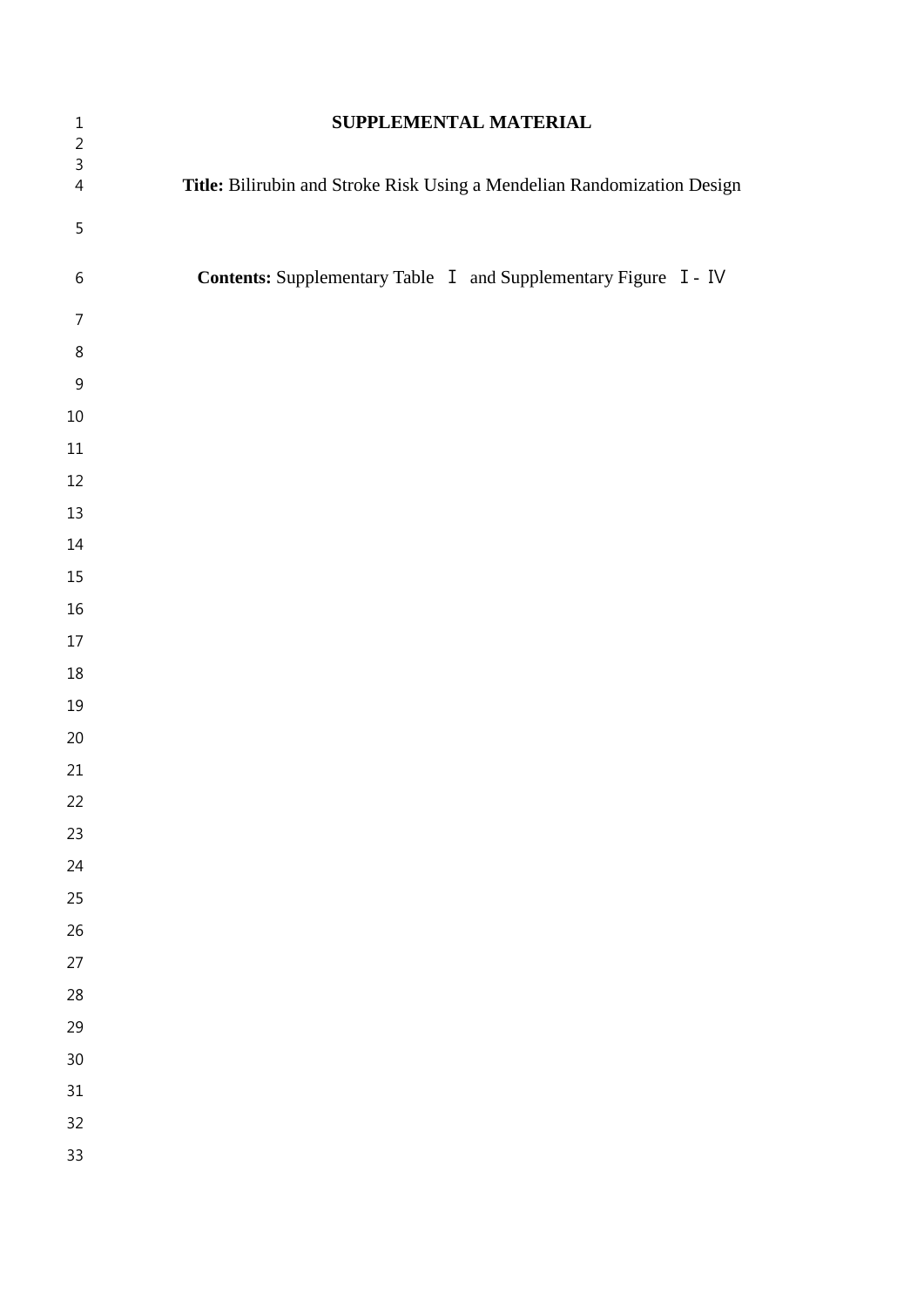34 Supplementary Table Ⅰ. Association of top 14 SNPs with total serum bilirubin level

| <b>SNPID</b> | chr            | <b>Closest Ref</b><br>seq gene   | A <sub>1</sub> | A <sub>2</sub> | <b>MAF</b> | Beta‡ | p-value      | KoGES*   | Meta†    |
|--------------|----------------|----------------------------------|----------------|----------------|------------|-------|--------------|----------|----------|
| rs6742078    | 2              | UGT1A1                           | T              | G              | 0.118      | 0.207 | 2.33E-82     | $\Omega$ | $\Omega$ |
| rs6759892    | $\overline{2}$ | UGT1A6                           | Т              | G              | 0.244      | 0.146 | 1.77E-72     | $\Omega$ | o        |
| rs4261716    | $\overline{2}$ | UGT1A7                           | Τ              | G              | 0.244      | 0.145 | 1.09E-71     | O        | o        |
| rs36075906   | 2              | USP <sub>40</sub>                | Τ              | C              | 0.243      | 0.071 | 4.75E-18     | X        | X        |
| rs4663580    | 2              | <b>DGKD</b>                      | T              | C              | 0.058      | 0.124 | 1.58E-16     | X        | X        |
| rs2417940    | 12             | SLCO1B3                          | Τ              | C              | 0.216      | 0.067 | $1.02E - 14$ | o        | X        |
| rs2741045    | 2              | UGT1A_locus                      | Т              | C              | 0.015      | 0.181 | 1.17E-10     | $\Omega$ | o        |
| rs6758317    | $\overline{2}$ | ATG16L1                          | T              | C              | 0.125      | 0.062 | 7.01E-09     | X        | X        |
| rs11562977   | 2              | TRPM8                            | Т              | C              | 0.171      | 0.050 | 1.04E-07     | X        | X        |
| rs12228798   | 12             | SLCO <sub>1</sub> B <sub>3</sub> | Τ              | C              | 0.165      | 0.050 | 1.60E-07     | X        | X        |
| rs28898574   | 2              | UGT1A_locus                      | A              | G              | 0.013      | 0.155 | 3.54E-07     | X        | X        |
| rs6431631    | 2              | MROH <sub>2</sub> A              | A              | C              | 0.120      | 0.055 | 4.19E-07     | O        | X        |
| rs16861329   | 3              | ST6GAL1                          | Т              | C              | 0.167      | 0.047 | 4.36E-07     | X        | X        |
| rs1042640    | $\overline{2}$ | UGT1A8                           | C              | G              | 0.119      | 0.054 | 8.51E-07     | X        | $\circ$  |
|              |                |                                  |                |                |            |       |              |          |          |

35 based on Korean chip results

\*SNPs in bold are SNPs for total bilirubin levels identified by *Kang* et al. [2010] †The SNPs underlined are SNPs for total bilirubin levels observed in *Johnson* et al. [2009] 36 'o' denotes that SNP from Korean chip overlapped with SNPs reported from either 37 KoGES or Meta-analysis. ‡ Indicated the effect of A1 allele compared with A2 38 allele.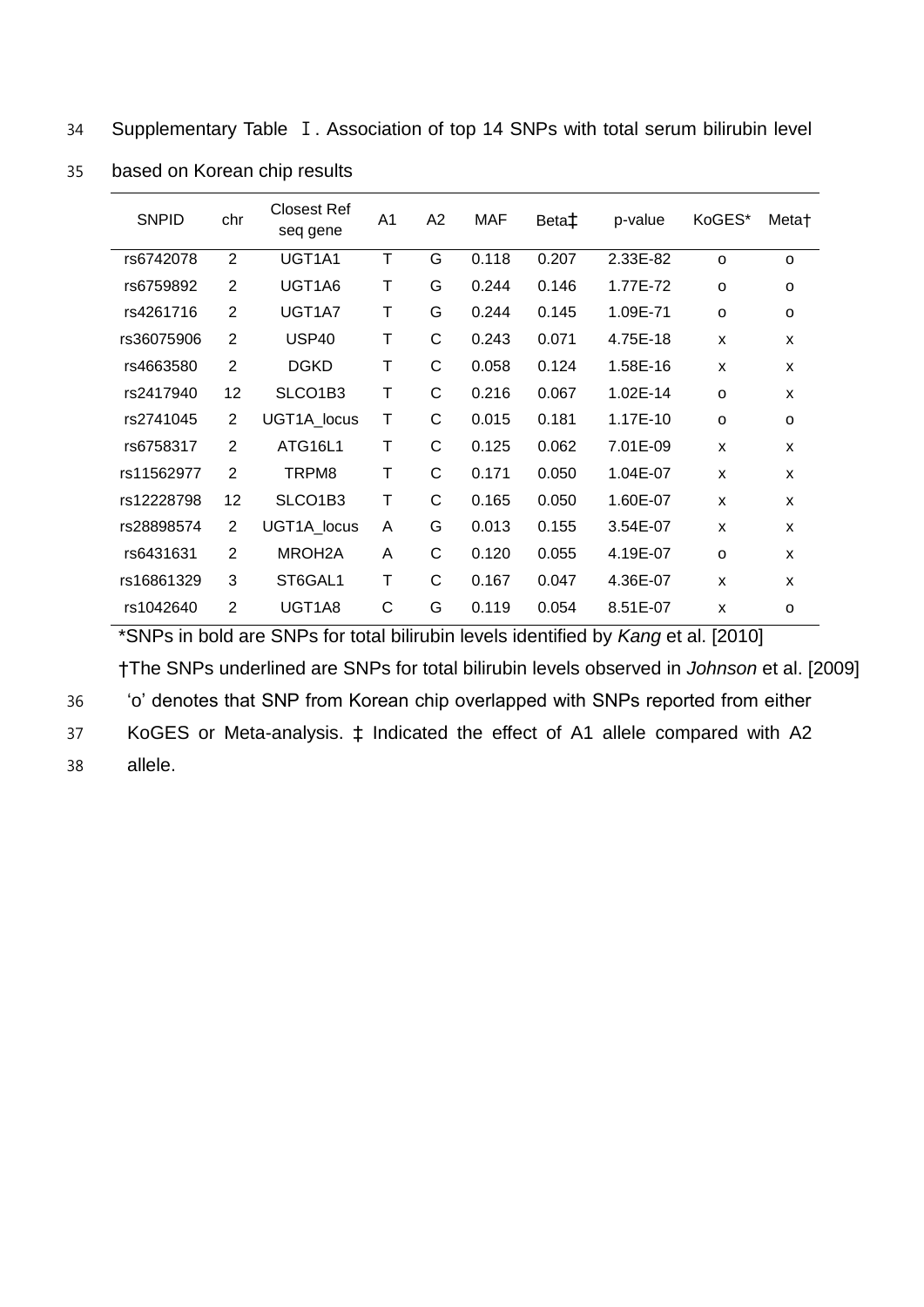

53 Supplementary Figure I. Overall study design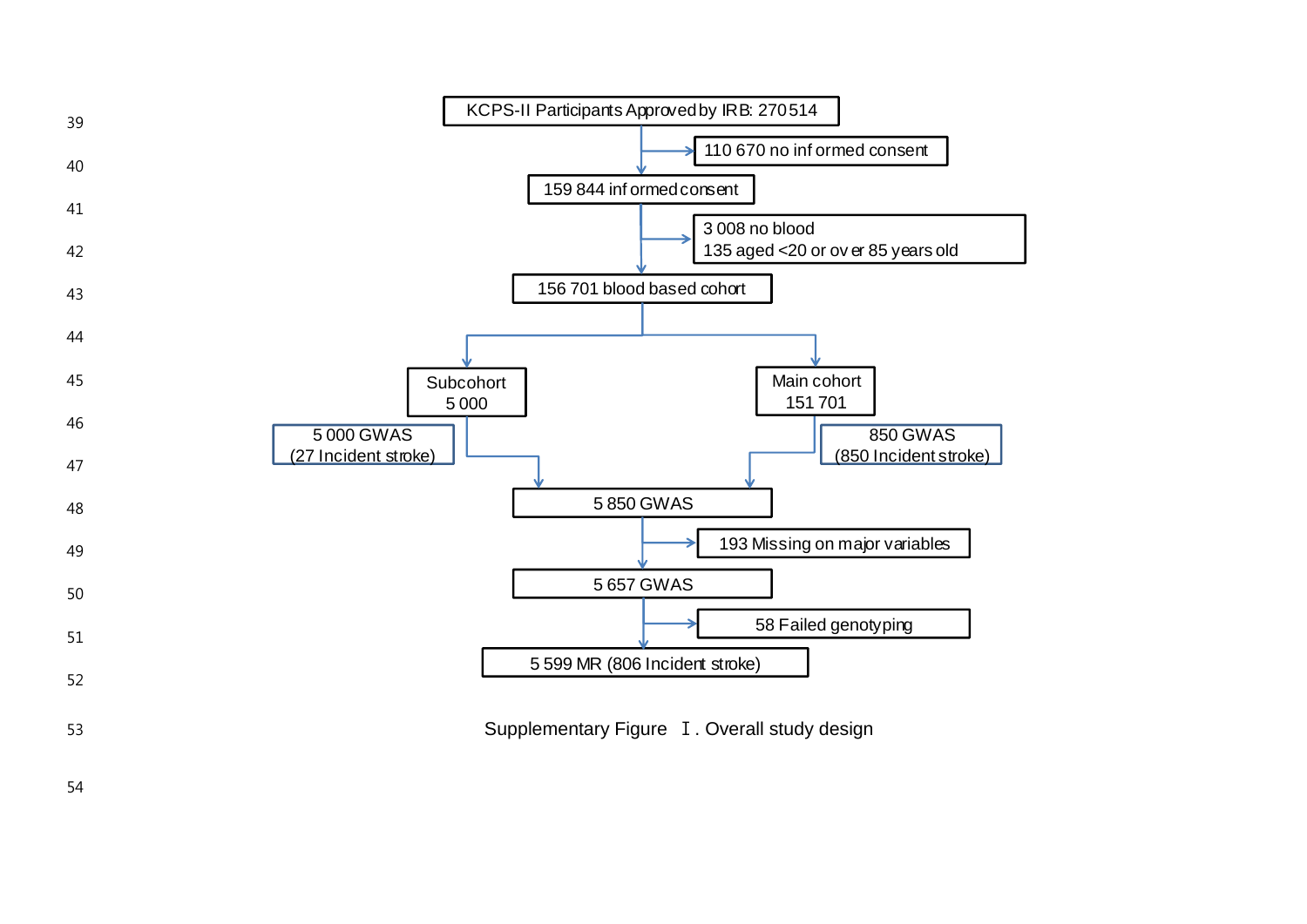

- Supplementary Figure Ⅱ. Linkage disequilibrium as measured by r2 in UGT1A1 model in the study participants
- White: r2=0. Shades of gray: 0<r2<1. Red: r2=1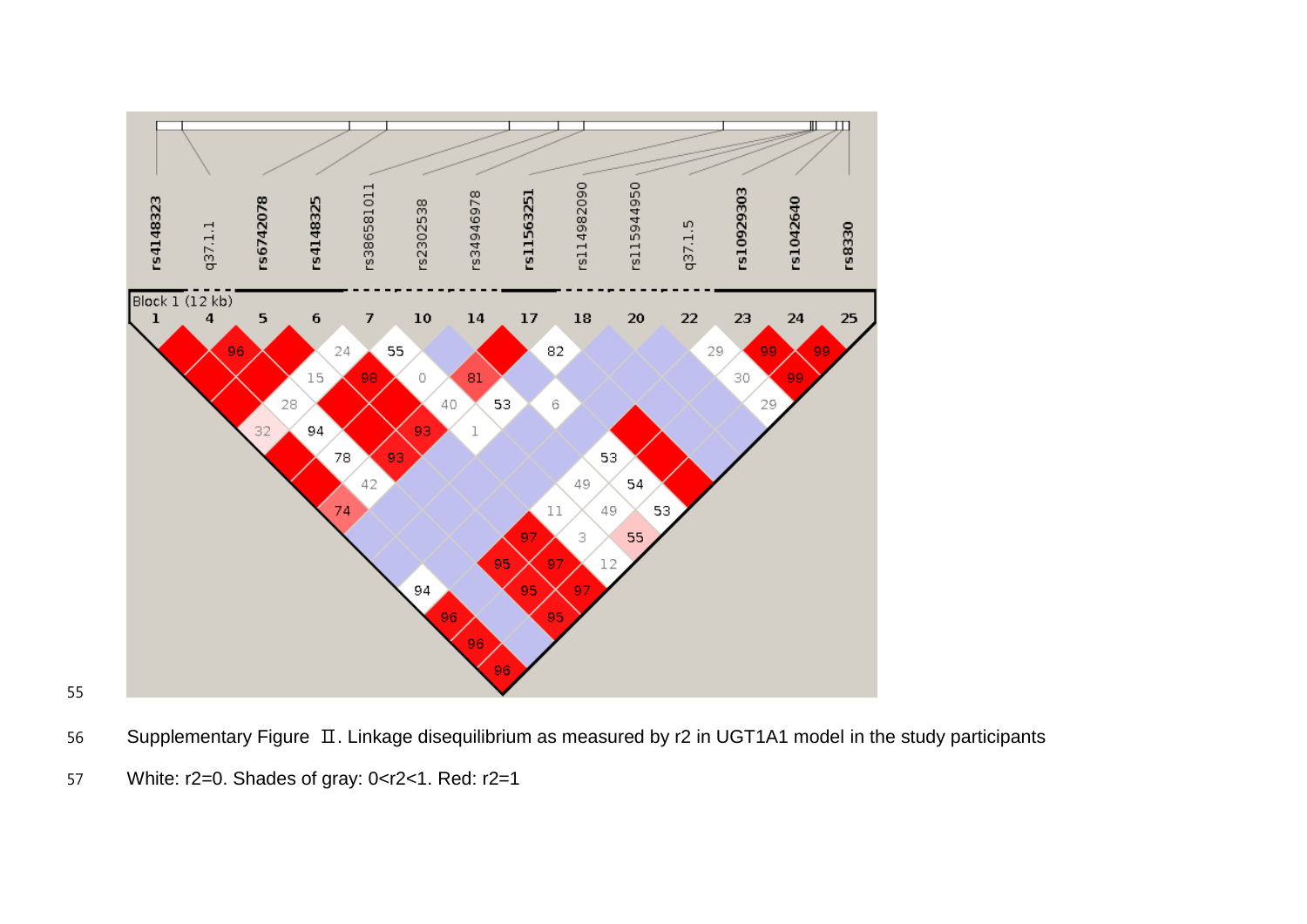

Supplementary Figure Ⅲ. Significance of SNPs in UGT1A1 model in the study participants